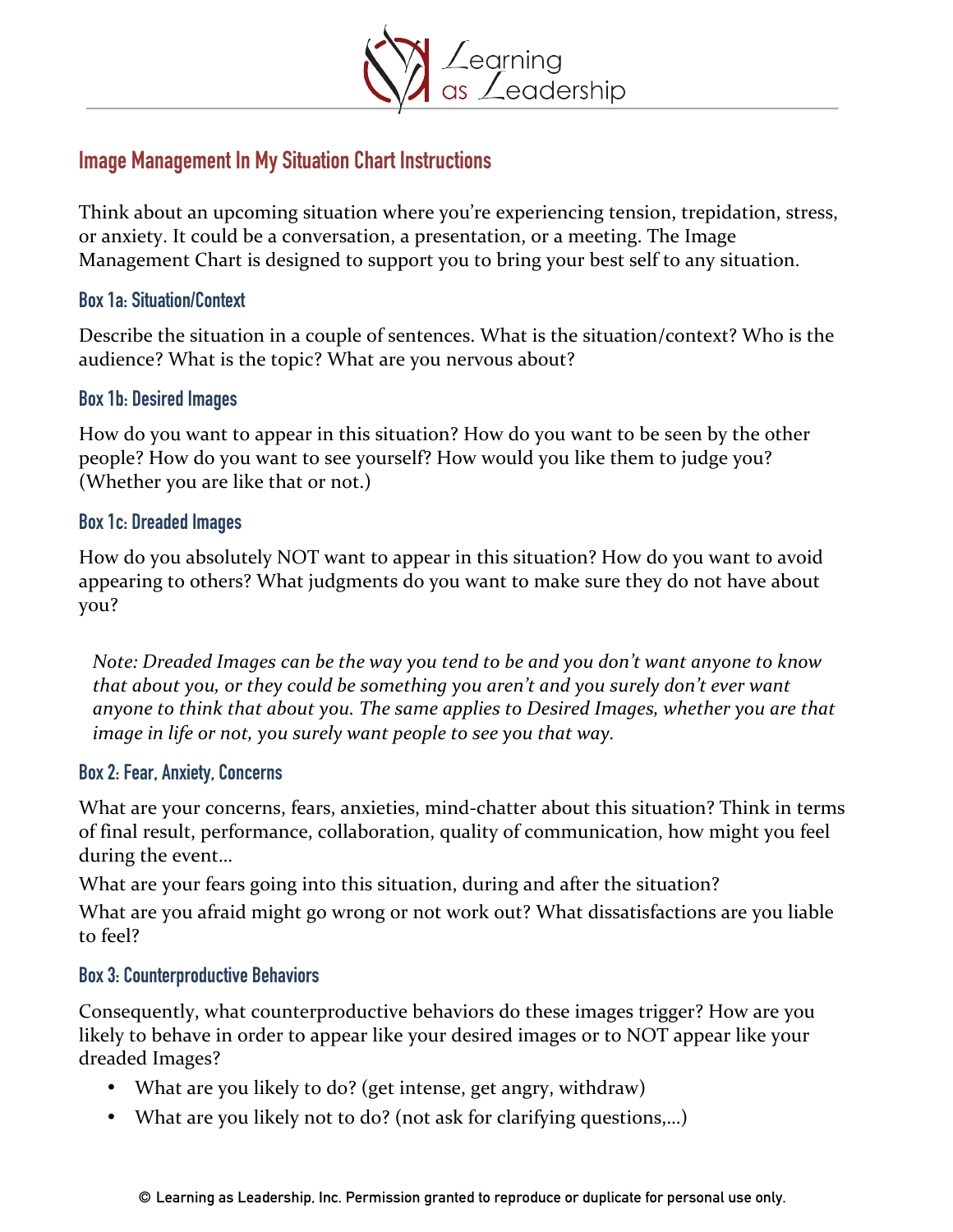

How might your DDIs impact the way you do/don't do things

(E.g. ask questions but with an edge or awkwardly; stay silent but stew with mind-chatter and sulk...)

*These are behaviors driven by "fears" and/or "proving"-- not optimal behaviors you want or think* you should have. Capture both voluntary and *involuntary behaviors.* 

# **Box 4a: Benefits**

What benefits do you get from the knee-jerk counterproductive behaviors in 3? In what ways are you emotionally invested in these counterproductive behaviors? What do they give you, allow you to avoid, etc.

- What benefits does your ego get out of this system? *Relief from anxiety, admiration,* satisfaction (but without joy)
- What result do you hope to get if you are seen as that image?
- Ask yourself the question multiple times. Look for the layers behind each answer. (*Example: from "being seen"* to "mattering" to "being loved". These often are lookalikes *–* it looks like we are obtaining love from these behaviors, but in the long run we really *aren't.)*

## **Box 4b: Costs**

What are the costs and anxieties of your counterproductive behaviors?

- A. For You:
	- What are the costs to you of this system?
	- What anxieties do you experience from this system?
- B. For Others:
	- What are the costs for others?
	- What anxieties does it create for others?
	- How would you feel and react if you were on the receiving end of the behavior you captured in the chart? (well, that is how others feel/react to you when you behave that way, so this answer can go in the box).
- C. What are the costs/anxieties to our common goals, to our relationship?

# Before moving on, conclude/summarize:

Compare the costs with the benefits. What do you notice? What conclusions can you draw?

Benefits are shorter-term, superficial, and are mostly about you. Costs however are longerterm, have a wider impact to others, and significantly outweigh the benefits in the long run.